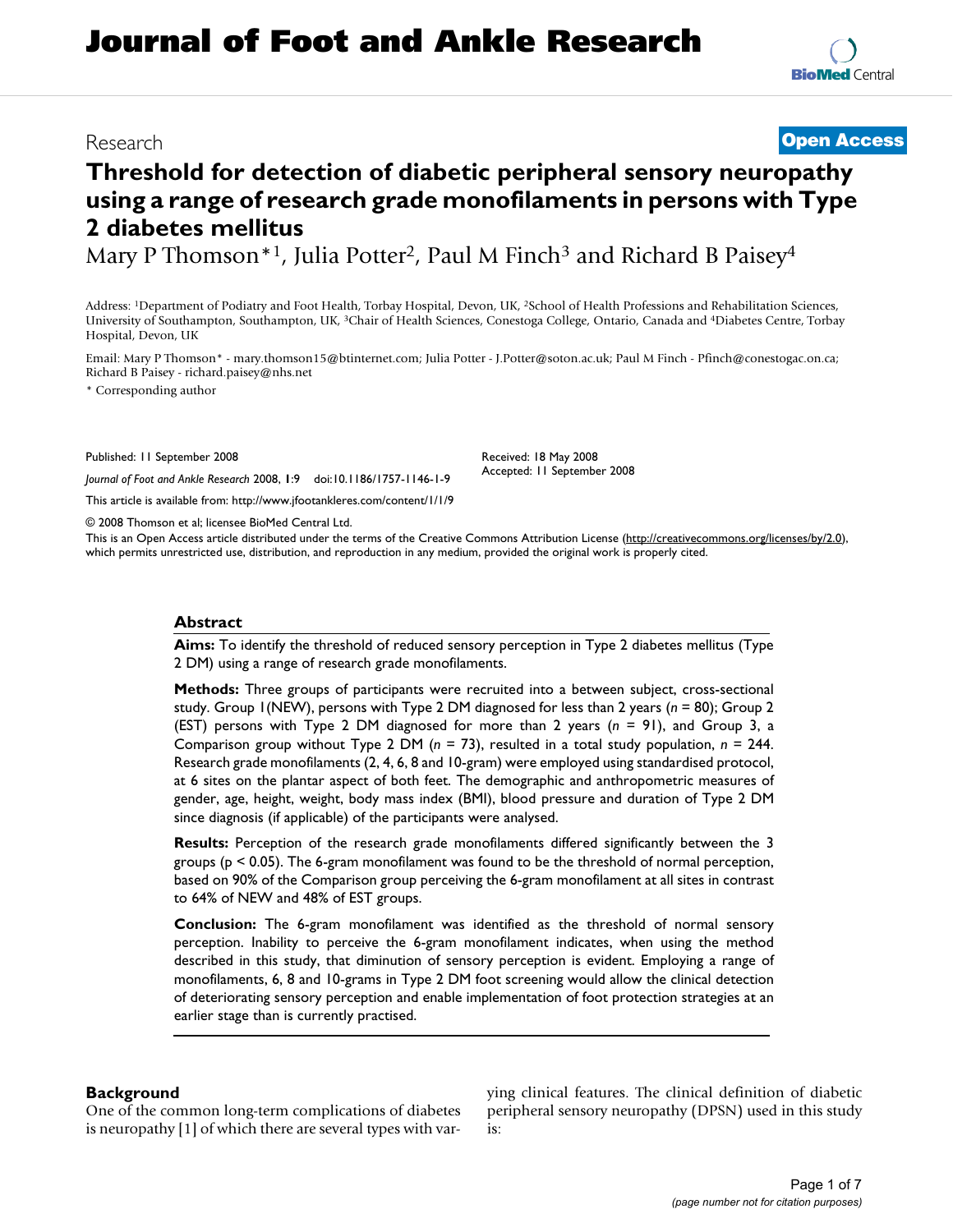'*a condition in which patients with diabetes experience symptoms such as pain, burning, hyperaesthesia, or are found to have signs of nerve damage of which they are unaware, principally the anaesthetic and deformed foot*.' [2]

It should be noted, however, that a number of persons with diabetes are aware of the signs of developing nerve damage in their feet.

Prevalence of DPSN varies widely in studies, depending on the criteria for diagnosis and the sensitivity of its detection [3]. A community-based study [4] found a prevalence of 42% in persons diagnosed with Type 2 diabetes for more than 2 years, of whom only 48% reported significant neuropathic symptoms.

It has been recorded that 99% of diabetes care is self-care [5], and it is part of the role of the health care professional to enable people to improve their diabetes-related coping skills, encouraging them to improve self-care behaviour, metabolic outcomes and thereby quality of life. The use of simple clinical tests allows a person with diabetes to understand a developing complication, such as loss of protective sensation in its early stages. This gives the knowledge and therefore the option to those with early Type 2 diabetes to make the behavioural changes that may be required to prevent foot problems such as ulceration and amputation.

The clinical design of this study was intended to produce results that could be easily interpreted by both clinician and layperson.

Whilst acknowledging that assessment of both vibration perception threshold and 10-gram monofilament together provide the most specific and most sensitive method of assessing sensory status in the diabetic foot [6], for the purpose of this paper the authors have concentrated on monofilament assessment alone [7-9].

The inability to perceive the 10-gram monofilament at non-callused sites on the plantar aspect of the foot indicates that there is a loss of protective sensation which increases the risk of neuropathic foot ulceration [7,9,10]. One study [11] calculated that lack of perception of the 10-gram monofilament equated to a 10-fold increased risk of ulceration. The employment of a range of monofilaments have been used since the development of the Semmes-Weinstein monofilaments circa 1950 [12] and there has been some disparity amongst researchers as to the minimum weighted monofilament that qualifies as the 'normal' threshold [13-15]. One study [16] concluded that perception of a monofilament of approximately 2 grams placed a person within the normal range whereas another [6] used a 5-gram monofilament as the reference for normal perception in the foot.

Therefore for this study a range of research grade monofilaments (2, 4, 6, 8 and 10-grams) applied to specific sites, avoiding overlying callus, were employed in order to identify the threshold for normal perception, thus enabling both clinician and person with diabetes to appreciate diminished sensory perception prior to the 10-gram threshold which indicates loss of sensory perception [7,9- 11]. Earlier recognition of developing neuropathy by both person with diabetes and clinician allows discussion of behaviour changes necessary to protect the feet. This would include the introduction of daily inspection of feet and discussion relating to the appropriateness and necessity of having correctly fitting footwear, introduced to the person with diabetes over a period of time, rather than at a later stage when neuropathy is overt, when the clinician might well insist on these behaviour changes immediately, which might meet with resistance from the person with diabetes.

Three groups of participants were recruited; newly-diagnosed (less than 2 years since diagnosis); established (more than 2 years since diagnosis) and a comparison group without Type 2 diabetes mellitus or family history of it. It is recognised that the newly-diagnosed group may well have been developing Type 2 DM for some time prior to official diagnosis as would have been the case for the established group. However the intention was to investigate two separate cohorts of persons with Type 2 DM in order to enable comparison of those with Type 2 DM of longer duration with those of shorter duration as will be seen in the results section.

The sites tested by monofilament and number of applications at each site, vary widely in studies as may be seen in Table 1[17].

The six sites selected for testing for this study were the plantar aspect of hallux, first, second, third, fourth and fifth metatarsal heads, avoiding callus [18] with loss of perception to one site indicating loss of perception to that weight of monofilament [7,9,19,20].

Investigating specific sites in the forefoot with a range of monofilaments in order to ascertain when perception deviates from the expected threshold would allow both preventative therapeutic action and education to be initiated at an earlier stage than is currently the norm. This study was designed to identify the threshold at which it is clinically feasible to detect reduced sensory perception in Type 2 DM. Therefore the experimental hypothesis was: there is a difference between three groups, new and established Type 2 diabetic participants and a comparison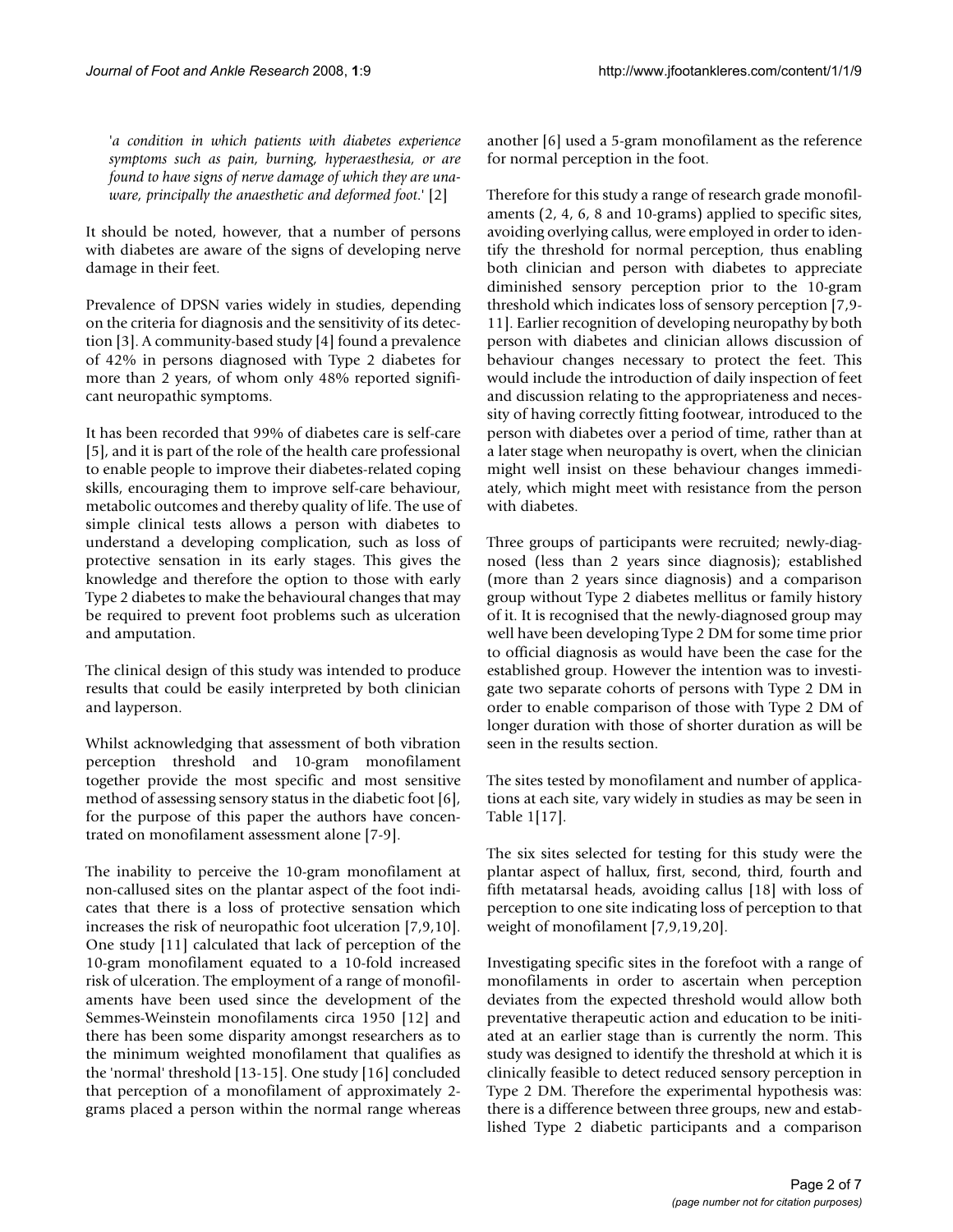| Author (s)                                              | Number of Sites tested/recommended | No. of sites insensitive to represent PN |  |
|---------------------------------------------------------|------------------------------------|------------------------------------------|--|
| Holewski, Stess et al (1988)                            | ь                                  | 3/6                                      |  |
| Kumar, Fernando et al (1991)                            |                                    |                                          |  |
| Rith-Najarian, Stolusky et al (1992)                    |                                    | but retested twice                       |  |
| McNeely, Boyko et al (1995)                             |                                    | 1/9                                      |  |
| Dorgan, Birke et al (1995)                              |                                    | Not stated                               |  |
| Litzelman, Marriott et al (1997)                        |                                    |                                          |  |
| Frykberg, Lavery et al (1998)                           |                                    | 2/3                                      |  |
| Boyko, Ahroni et al (1999)                              |                                    | 1/9                                      |  |
| International Working Group on the Diabetic Foot (1999) |                                    | 2/3 retested twice                       |  |
| Pham, Armstrong et al (2000)                            |                                    |                                          |  |

**Table 1: The number of sites tested with 10-gram monofilament in various studies.**

PN = peripheral neuropathy

group, and their perception of a range of research grade monofilaments applied to six sites on the plantar aspect of the foot.

#### **Methods**

Ethical approval was granted by Torbay Local Research Ethics Committee. Information sheets were provided and written consent obtained from each participant prior to the commencement of the study. Persons with any condition (other than diabetes) associated with peripheral neuropathy or impaired nerve responses, cancer therapy (current or in the past five years), myocardial infarction, angioplasty or bypass graft, rheumatoid arthritis, alcoholism, history of or current ulceration, gross pedal deformity, use of walking aid and pregnancy were excluded from the study.

Three groups of participants were recruited for the study by convenience sampling and all were Caucasian except one South Asian. As indicated in Table 2, there was a group of 80 persons with Type 2 DM diagnosed for less than two years (NEW), and a group of 91 persons with established Type 2 DM of more than 2 years since diagnosis (EST). Both groups with Type 2 DM were recruited from G.P practices in the community and were recruited as they became available providing they fulfilled the inclusion and exclusion criteria. The third group of 73 participants (Comparison) did not have Type 2 diabetes mellitus or any known family history of the disease, with normal glucose tolerance on 75 gram oral glucose tolerance test, were recruited from friends and hospital staff.

The demographic and anthropometric measures of gender, age, height, weight, body mass index (BMI), blood

|                    |        | NEW $n = 80$ | EST $n = 91$ | Comparison $n = 73$ | p value        |
|--------------------|--------|--------------|--------------|---------------------|----------------|
| Gender             | Male   | 44           | 66           | 38                  | $= 0.013*$     |
|                    | Female | 36           | 25           | 35                  |                |
| Age                | Mean   | 59.6         | 61.4         | $52.6*$             | $0.001*$       |
|                    | +/- SD | 8.4          | 8.4          | 10.6                |                |
| Height             | Mean   | 170.7        | 171.4        | 172.6               | $= 0.45$       |
|                    | +/- SD | 9.1          | 8.7          | 9.5                 |                |
| Weight             | Mean   | 94.8         | 89.2         | 76.6*               | $0.001*$       |
|                    | +/- SD | 17           | 16           | 1.6                 |                |
| <b>BMI</b>         | Mean   | $32.7**$     | $30.5**$     | $25.5*$             | $10.001*$      |
|                    | +/- SD | 6.1          | 5.5          | 3.4                 | $= 0.016**$    |
| HbA <sub>1</sub> c | Mean   | 8            | 8.3          | $5.6*$              | $0.001*$       |
|                    | +/- SD | 1.4          | 1.6          | 0.5                 |                |
| <b>Systolic</b>    | Mean   | 141          | 136          | $129*$              | $< 0.05*$      |
|                    | +/- SD | 17.2         | 18.3         | 17.2                |                |
| <b>Diastolic</b>   | Mean   | $82.7**$     | 76.9**       | 79.5                | $\leq 0.001**$ |
|                    | +/- SD | 7.9          | 9.5          | 11.8                |                |
| <b>Duration</b>    | Mean   | 12.5         | 106.3        | N/A                 | N/A            |
| months             | +/- SD | 7.4          | 78.2         |                     |                |

#### **Table 2: Participant demographics.**

**Key: \*** denotes that the Comparison group was significantly different from diabetic groups

\*\* denotes significant difference between 2 diabetic groups

 $N/A$  = not applicable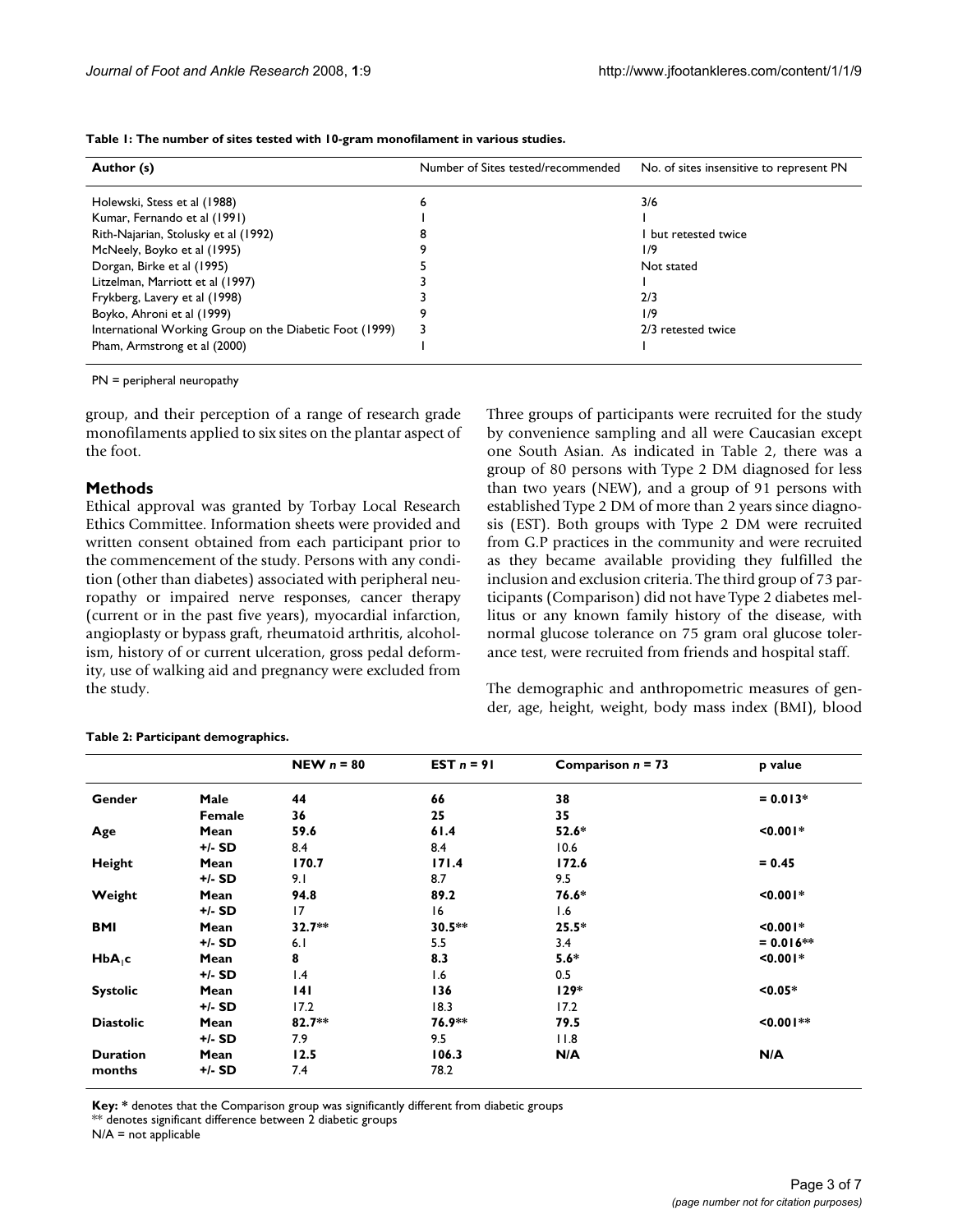pressure and duration of Type 2 DM since diagnosis (if applicable) of the participants were recorded.

In order to test sensory perception, research grade monofilaments (Bailey Instruments, Manchester) 2, 4, 6, 8, and 10-gram were employed in accordance with the predetermined protocol. This was informed by a pilot study [20], and incorporated the approach suggested by Booth and Young [21], in which each monofilament was 'bounced' three times prior to the test and not used more than 100 times in a 24 hour period.

In this study, inability to perceive a monofilament at any of the sites on the foot was recorded as loss of perception to that weight of monofilament. The test was clearly explained to the participant, and a monofilament was demonstrated on the inside of the investigator's forearm and then repeated at the same site on the participant. They were asked to say 'yes' every time they perceived the monofilament on their foot. Six sites were marked and tested on each foot; the participant closed their eyes and was therefore unable to see which site was being tested [20]. The testing of each site with a single monofilament took approximately 2 seconds, and the ascending method of limits was employed, commencing with the 2-gram monofilament. The six sites; pulp of hallux, 1<sup>st</sup>, 2<sup>nd</sup>, 3<sup>rd</sup>, 4th and 5th MTPJs on each foot were tested, once with each monofilament, but the timing between each test was varied. One investigator conducted all the monofilament testing. Data from both feet of the participants were collected and is available but right foot only data were analysed in detail, as in other studies [22]. Data were analysed using SPSS Release 10 software. Comparison of gender was tested by Chi-square and demographic, anthropometric and biochemical data between the three groups were tested by one way analysis of variance (ANOVA). Monofilament data were deemed to be ordinal and statistical analysis was performed using the Jonckheere-Terpstra (J-T) test, a non-parametric test for several independent samples [23].

At completion of data collection all monofilaments were retested by the manufacturer and they were found to deform to their relevant weight.

The level of significance selected for the results was 0.05 for hypothesis testing.

#### **Results**

Data were collected from the 244 participants, see Table 2.

There was a significant difference between the three groups for gender ( $p = 0.013$ ). The Comparison group were specifically recruited for this study (38 males, 35 females) whereas the other two groups were recruited by convenience sampling. As expected the Comparison group show lower blood pressure (systolic and diastolic), lower body weight, BMI and  $HbA_1c$  than the groups with diabetes (ANOVA with Bonferroni multiple comparisons p < 0.001). Interestingly the BMI, and diastolic blood pressures are significantly greater in the NEW group compared with the EST diabetes group ( $p = 0.016$  and  $p <$ 0.001 respectively), suggesting that optimum control of Type 2 DM in the NEW group had not yet been achieved. The Comparison group was significantly younger than the two diabetes groups,  $p < 0.001$  (mean ages: NEW = 59.6; EST = 61.4 and Comparison = 52.6), which was due to the recruitment process.

The results of the monofilament testing for the three groups at the six sites are presented in Figures 1, which shows the percentage of sites perceived in each group with each weight of monofilament on the right foot.

Figure 1 shows that only 19% of the NEW, 9% of the EST and 52% of the Comparison group, could perceive all six sites when the 2-gram monofilament was applied.

It can be seen that with the heavier 4-gram monofilament more participants in all 3 groups perceived it at all 6 sites; 51% of the NEW, 33% of the EST and 81% of the Comparison participants.

The numbers of participants in each group able to perceive the 6-gram monofilament at all sites increased again: 64% NEW; 48% EST and 90% Comparison.

Figure 1. The percentage of participants in each group, who perceived the

monofilaments at all sites, at each weight.



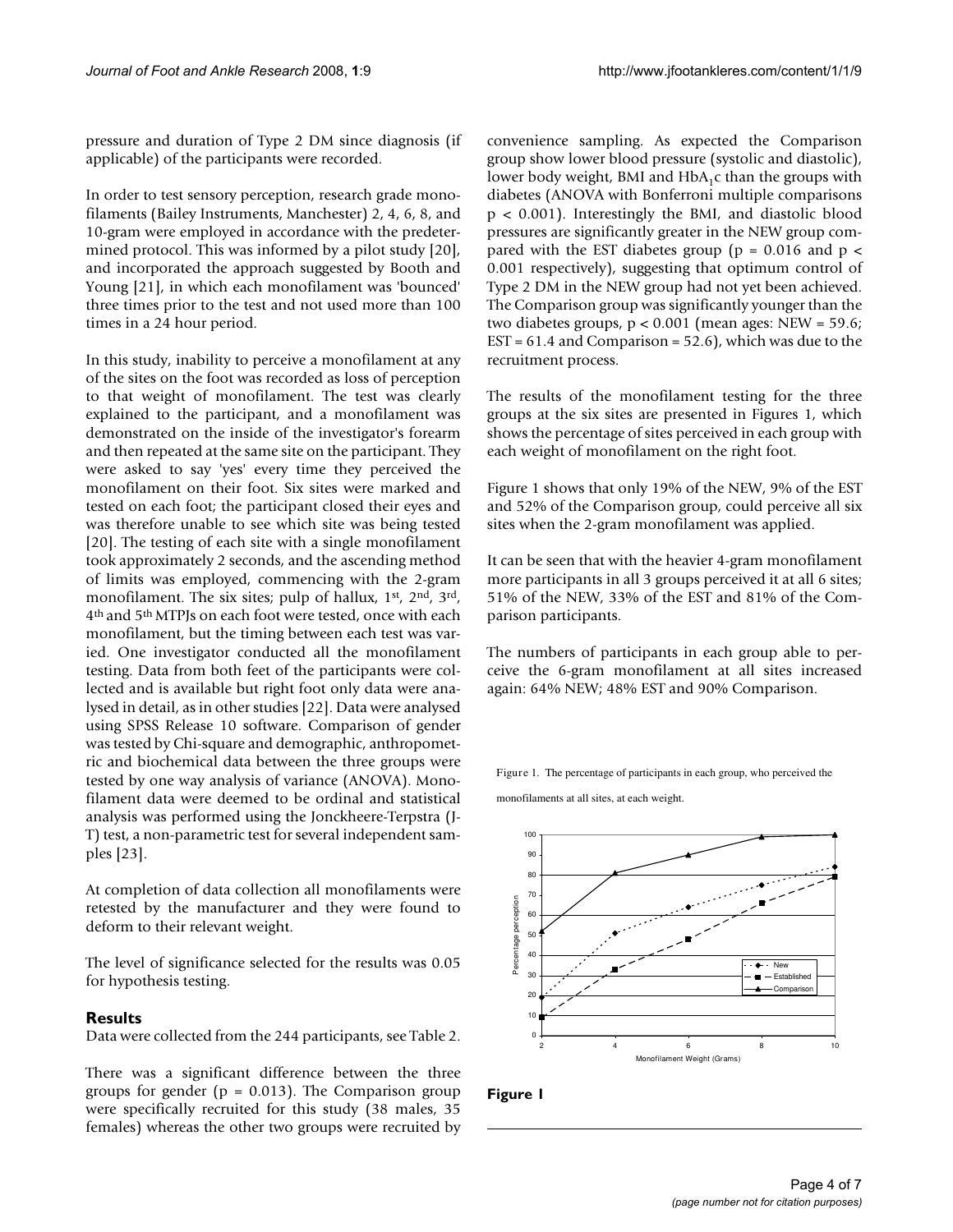When the 8-gram monofilament was applied, 75% NEW, 66% EST and 99% of the Comparison group perceived all six sites. And finally, 84% of NEW, 79% of EST and 100% of the Comparison group perceived the 10-gram monofilament at all sites.

The summary of monofilament perception at all sites and the Jonckheere-Terpstra test (2 degrees of freedom) results are shown in Table 3. This illustrates the results for the 6 gram monofilament, that is, 64% NEW, 48% EST and 90% of the Comparison group perceived the 6-gram monofilament at all sites, and puts them into the context of results from other weighted monofilaments. Figure 1 interprets the results in Table 3 graphically and demonstrates that the greatest difference between the 3 groups occurred with the results of the 4 and 6-gram monofilaments.

In the context of the results presented above, the null hypothesis was rejected as there were significant differences between the groups ( $p < 0.05$ ).

#### **Discussion**

In this study a series of research grade monofilaments; 2, 4, 6, 8 and 10-gram, were used at six sites on the plantar aspect of the foot to test sensory perception. The study showed that only 52% of the Comparison group could perceive the 2-gram monofilament at all sites, which suggests that its routine use for screening for diminished sensation is not appropriate. The results of the 4-gram monofilament suggest that a clinical sensory threshold was becoming apparent but only 81% of the Comparison group in our study could perceive the 4-gram at all sites and this percentage was considered too low to warrant recognition as the sensory threshold. However, two other studies, a Japanese study [24] and an American study [25] concluded that using the 4-gram and the 4.5-gram monofilament respectively, rather than the traditionally used 10-gram monofilament would be clinically useful for detecting DPSN at an earlier stage. When the 6-gram monofilament was employed in our study, the percentage of persons able to perceive it at all sites rose to 90% of the Comparison group, 64% of the NEW and 48% of the EST group. The 8-gram monofilament was perceived at all sites by 99% of the Comparison group and 75% of the NEW and 66% of EST respectively. These data indicate that while less than 100% of the Comparison group were able to perceive the 6-gram monofilament, it nevertheless showed a greater differential between the sensory capability of non-diabetic and diabetic participants than at 8 grams or 10-grams. The Comparison group were younger than the participants in the other two groups and this might have affected the results. In addition, the findings indicate that the group with diabetes of longer duration (EST) was less able to perceive the 6-gram monofilament than the group of participants with newly-diagnosed diabetes (NEW), reinforcing the notion that sensation diminishes as the duration of diabetes increases. It could be argued that 95% is most commonly used to indicate normality but this figure is probably achieved between 6 and 8-grams (unknown as a 7-gram monofilament was not used) after careful consideration the authors decided to use 90% as the level to indicate normality and therefore perception of the 6-gram monofilament as the threshold. Clinical judgement is required when interpreting results and false positives may be recorded when using the 6 gram monofilament, it should be clearly appreciated that loss of perception to the 6-gram monofilament is not diagnostic of DPSN. However, the main thrust of this study is to heighten the awareness of diminishing sensation prior to outright loss of protective sensation at 10 grams in order to empower the person with Type 2 diabetes to take ownership of their condition and enable them to take action in order to prevent problems developing in their feet.

The results suggest that using a range of monofilaments (6, 8 and 10-gram) provides the ability to detect diminished sensation at an earlier stage than use of the 10-gram monofilament alone. Persons with diabetes frequently do not regard DPSN as a problem unless it causes discomfort, and large discrepancies exist between foot care knowledge, perceived vulnerability and behaviour [26]. It might be anticipated that the use of a range of monofilaments could clearly demonstrate the need for increased vigilance with foot care to the person with diabetes. The employment of a range of monofilaments would allow protection and prevention programs for foot care to be introduced at an earlier stage as required by the National Service Framework for Diabetes [27].

**Table 3: The percentage of participants in each group, who perceived the monofilaments at all sites.**

| Monofilament | NEW $n = 80$ | $EST n = 91$ | Comparison $n = 73$ | p value   |
|--------------|--------------|--------------|---------------------|-----------|
| 2-gram       | 19%          | 9%           | 52%                 | < 0.001   |
| 4-gram       | 51%          | 33%          | 81%                 | < 0.001   |
| 6-gram       | 64%          | 48%          | 90%                 | $= 0.003$ |
| 8-gram       | 75%          | 66%          | 99%                 | < 0.001   |
| 10-gram      | 84%          | 79%          | 100%                | $= 0.004$ |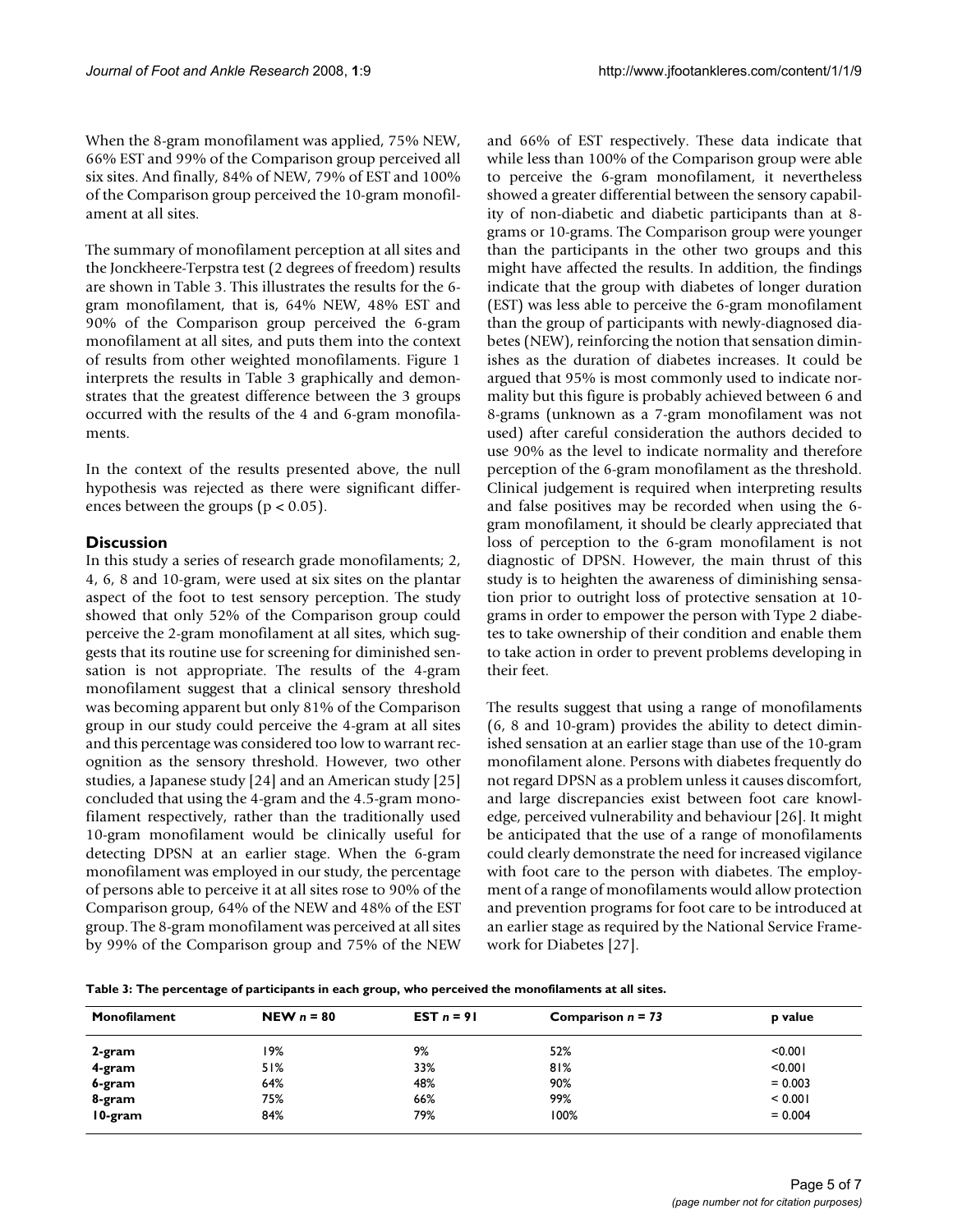The monofilaments used in this study are estimated, by the manufacturer Bailey Instruments, Manchester, using unpublished archive data on file (1998), to be able to endure approximately 24000 'bounces' before they lose their integrity (that is equivalent to 2000 patients using the testing protocol used in the study). Currently, the cost of an individual monofilament manufactured by Bailey Instruments Manchester is £14 plus VAT, therefore setting the cost of a series of monofilaments (6-gram, 8-gram and 10-gram) of £42 plus VAT against the mean weekly cost of £59 for a non-infected foot ulcer [28,29] clearly demonstrating the potential cost-effectiveness of a range of monofilaments.

The results of this study are based on the criteria of testing 6 sites and application of each monofilament once at each of those sites. Other workers have used different criteria; such as testing a different number of sites, from 1 site [7], 3 sites [11,19] to 9 sites [9] and applying the monofilament 3 times at each site and recording the majority response [11,30]. Another criterion in this study determined that the selected monofilament had to be perceived at all 6 sites whereas other studies used different criteria such as 3 sites perceived out of 6 [18]. Thus it may be seen that it is difficult to compare studies when different criteria are used. This problem could be resolved by the use of electrophysiological studies which are considered to be the gold standard for assessing and confirming neuropathy as the tests are sensitive, reliable and reproducible. However, the tests are limited as they are timeconsuming, can be uncomfortable for the patients, and need skilled personnel to interpret the results [31]. The current study reveals that more research is required into the use of monofilaments. Future research should include the development of a standardised protocol incorporating the method of application to include selection and identification of the precise sites to be tested, number of applications at a particular site with each monofilament, the order of the sites tested by the individual monofilaments, and translation of results.

#### **Conclusion**

Most (90%) healthy persons without Type 2 DM were able to perceive the 6-gram monofilament at the selected sites on the plantar aspect of the foot. It is therefore reasonable to use the 6-gram monofilament as a threshold measure for screening persons with Type 2 DM. Inability to perceive the 6-gram monofilament indicates, when using the method described in this study, that diminution of sensory perception is evident. The 8-gram monofilament should be employed if perception is not apparent at all sites and finally the 10-gram monofilament. This method would allow stepwise progression of education for the person with Type 2 DM at annual review.

#### **Abbreviations**

ANOVA: analysis of variance; DM: diabetes mellitus; DPSN: diabetic peripheral sensory neuropathy; EST: participants diagnosed with Type 2 diabetes for more than 2 years; MTPJ: metatarso-phalangeal joint; NEW: participants diagnosed with Type 2 diabetes for less than 2 years.

#### **Competing interests**

The authors declare that they have no competing interests.

#### **Authors' contributions**

MT conceived and designed the study, undertook all data collection and analysis and wrote the paper. JP supervised the study at all levels from the design stages, interpretation of data through to completion of the paper to which she has given permission for publication. PF has been involved in intellectual discussions with regard to the study throughout, revising the manuscript for important intellectual content and has given approval for the final version to be published. RP has actively participated and supported the conception and design of the study, supervising all the recruitment of the participants actively discussed the interpretation and implications of results and proof read the final paper and given approval for the final version to be published.

#### **Acknowledgements**

The statistical support for this study was provided by Mrs S High of the Department of Social Statistics, University of Southampton.

#### **References**

- 1. Boulton AJM, Malik RA, Arezzo JC, Sosenko JM: **[Diabetic Somatic](http://www.ncbi.nlm.nih.gov/entrez/query.fcgi?cmd=Retrieve&db=PubMed&dopt=Abstract&list_uids=15161806) [Neuropathies.](http://www.ncbi.nlm.nih.gov/entrez/query.fcgi?cmd=Retrieve&db=PubMed&dopt=Abstract&list_uids=15161806)** *Diabetes Care* 2004, **27:**1458-1487.
- 2. Ward J: **New concepts in diabetic neuropathy. Part 1. The condition and its measurement.** In *The Essential Facts* Scotia Pharmaceuticals Ltd; 1997.
- 3. Franklin GM, Kahn LB, Baxter J, Marshall JA, Hamman RF: **Sensory neuropathy in non-insulin-dependent diabetes mellitus. The San Luis Valley Diabetes Study.** *Am J Epidemio* 1990, **131:**633-643.
- 4. Kumar S, Ashe HA, Parnell LN, Fernando DJ, Tsigos C, Young R: **[The](http://www.ncbi.nlm.nih.gov/entrez/query.fcgi?cmd=Retrieve&db=PubMed&dopt=Abstract&list_uids=8088127) [prevalence of foot ulceration and its correlates in type 2 dia](http://www.ncbi.nlm.nih.gov/entrez/query.fcgi?cmd=Retrieve&db=PubMed&dopt=Abstract&list_uids=8088127)[betic patients: A population-based study.](http://www.ncbi.nlm.nih.gov/entrez/query.fcgi?cmd=Retrieve&db=PubMed&dopt=Abstract&list_uids=8088127)** *Diabet Med* 1994, **11:**480-484.
- 5. Rubin RR: **Psychotherapy and Counselling in Diabetes Mellitus.** In *Psychology in Diabetes Care* Edited by: Snoek FJ, Skinner TC. Chichester: John Wiley & Sons Ltd; 2000:235-263.
- 6. McGill M, Molyneaux L, Spencer R, Heng LF, Yue DK: **[Possible](http://www.ncbi.nlm.nih.gov/entrez/query.fcgi?cmd=Retrieve&db=PubMed&dopt=Abstract&list_uids=10189538) [Sources of Discrepancies in the Use of the Semmes-Wein](http://www.ncbi.nlm.nih.gov/entrez/query.fcgi?cmd=Retrieve&db=PubMed&dopt=Abstract&list_uids=10189538)[stein Monofilament.](http://www.ncbi.nlm.nih.gov/entrez/query.fcgi?cmd=Retrieve&db=PubMed&dopt=Abstract&list_uids=10189538)** *Diabetes Care* 1999, **22:**598-602.
- 7. Kumar S, Fernando DJ, Veves A, Knowles EA, Young MJ, Boulton AJ: **[Semmes-Weinstein monofilaments: a simple, effective and](http://www.ncbi.nlm.nih.gov/entrez/query.fcgi?cmd=Retrieve&db=PubMed&dopt=Abstract&list_uids=1773715) inexpensive screening device for identifying diabetic patients [at risk of foot ulceration.](http://www.ncbi.nlm.nih.gov/entrez/query.fcgi?cmd=Retrieve&db=PubMed&dopt=Abstract&list_uids=1773715)** *Diabetes Res Clin Pract* 1991, **13:**63-67.
- 8. Pham H, Armstrong DG, Harvey C, Harkless LB, Giurini JM, Veves A: **[Screening techniques to identify people at high risk for dia](http://www.ncbi.nlm.nih.gov/entrez/query.fcgi?cmd=Retrieve&db=PubMed&dopt=Abstract&list_uids=10834417)[betic foot ulceration: A prospective multicenter trial.](http://www.ncbi.nlm.nih.gov/entrez/query.fcgi?cmd=Retrieve&db=PubMed&dopt=Abstract&list_uids=10834417)** *Diabetes Care* 2000, **23:**606-611.
- Boyko EJ, Ahroni JH, Stensel V, Forsberg RC, Davignon DR, Smith DG: **[A prospective study of risk factors for diabetic foot ulcer.](http://www.ncbi.nlm.nih.gov/entrez/query.fcgi?cmd=Retrieve&db=PubMed&dopt=Abstract&list_uids=10388963)** [The Seattle Diabetic Foot Study.](http://www.ncbi.nlm.nih.gov/entrez/query.fcgi?cmd=Retrieve&db=PubMed&dopt=Abstract&list_uids=10388963) **22:**1036-1042.
- National Collaborating Centre for Primary Care: Clinical Guideline 10: **Type 2 diabetes: Prevention and management of foot problems.** National Institute for Clinical Excellence, London; 2004.